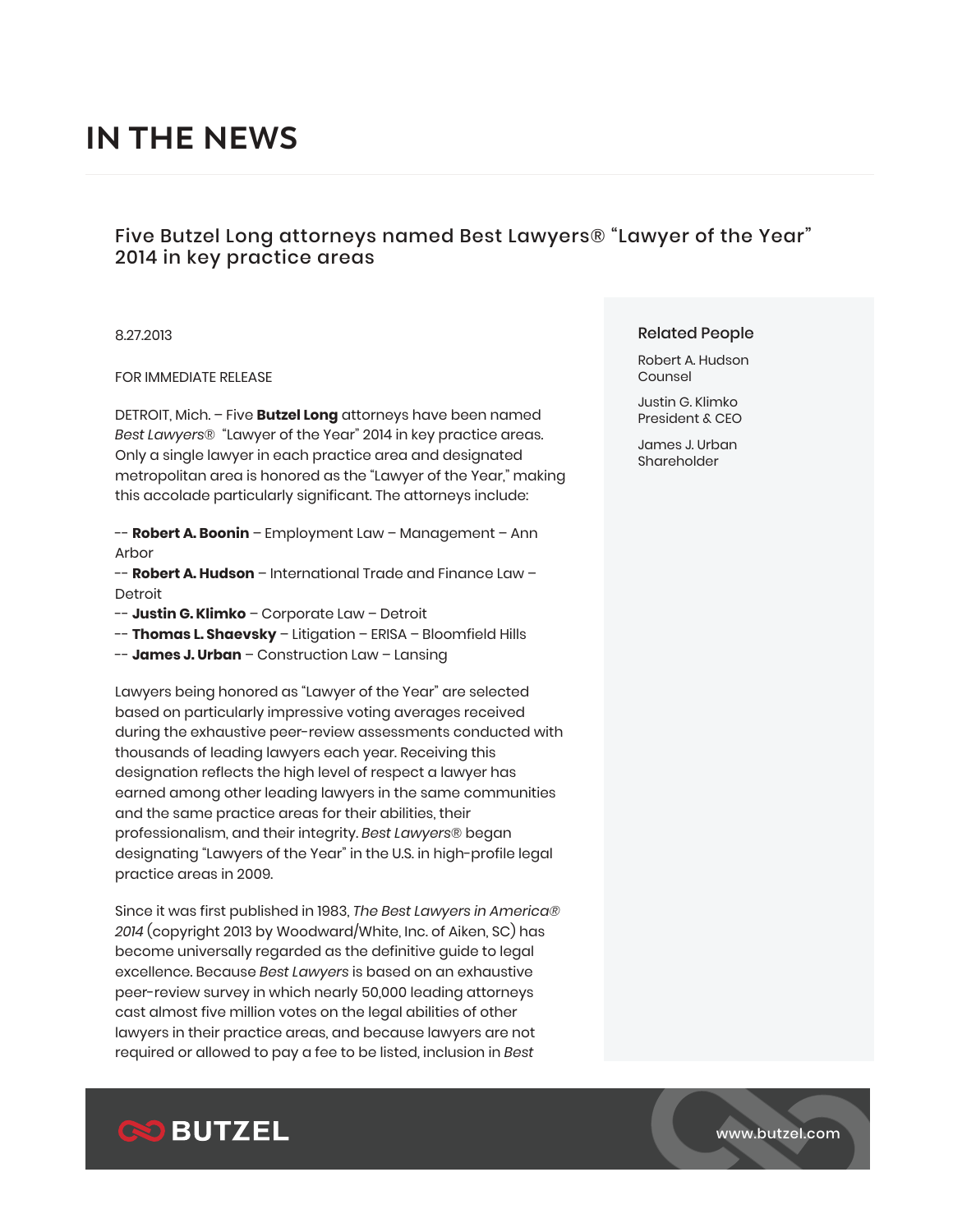*Lawyers* is considered a singular honor. *Corporate Counsel* magazine has called *Best Lawyers* "the most respected referral list of attorneys in practice."

## **Robert A. Boonin**

Boonin is a shareholder based in the firm's Ann Arbor office. His law practice is largely concentrated in the areas of labor, employment discrimination and education law. He has represented public and private sector clients across the country, in more than 30 jurisdictions, in wrongful termination, employment discrimination, wage and hour, tenure proceedings and other employment-related lawsuits and claims, as well as in labor grievance arbitrations, labor negotiations, unfair labor practices and representational proceedings and labor strikes.

Boonin has been recognized by *Best Lawyers® in America* since 2012 in the following categories: Employment Law – Management Litigation – Labor and Employment.

Boonin is a Fellow of the College of Labor and Employment Lawyers Fellow and former President – Litigation Counsel of America Chair-Elect of the Michigan State Bar Association's Labor and Employment Law Section and, Chair of the Wage and Hour Defense Institute. He also is listed as a top lawyer in *Chambers USA* and *Michigan Super Lawyers*.

Boonin is an honors graduate of The University of Michigan Law School (J.D. 1985) and the Wharton School of the University of Pennsylvania (B.S. Economics 1976). He also holds a Master's Degree in Labor and Industrial Relations from Michigan State University (M.L.I.R. 1980).

## **Robert A. Hudson**

Robert A. Hudson is a shareholder based in Butzel Long's Detroit office and serves as Chair of the firm's Corporate Department. He represents domestic and foreign public and private companies and hightechnology companies in corporate finance, mergers and acquisitions, e-commerce and general business matters.

He has extensive experience in securities matters including numerous public and private equity and debt offerings, venture capital finance, compliance, reporting requirements, doing private transactions, investment management, the organization of hedge funds and corporate governance matters. He regularly assists foreign-based companies in connection with U.S. and cross-border transactions, joint ventures, distribution and sale arrangements and trade matters. His industry expertise includes manufacturing, high-technology including software, internet and computer services, financial services, automotive and real estate investment trusts. Hudson has been recognized by *Best Lawyers® in America* since 1997 in the following categories: Corporate Law International Trade and Finance Law.

Hudson is a graduate of Wayne State University (B.A. with Distinction, 1969 J.D., *cum laude*, 1972).

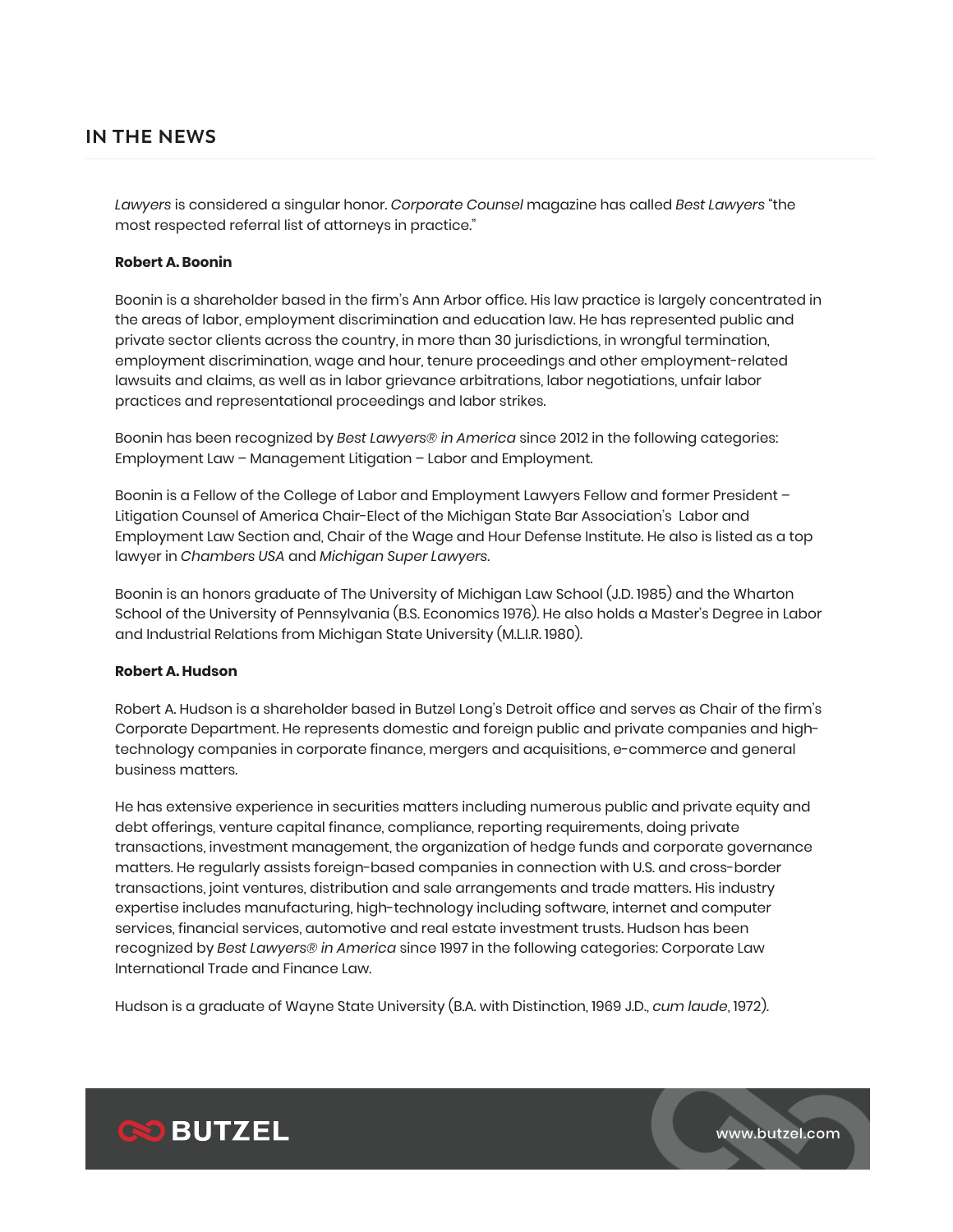### **Justin G. Klimko**

Klimko is Butzel Long's President and Managing Shareholder and is based in the firm's Detroit office. He has extensive experience in securities regulation, corporate financing, mergers and acquisitions, corporate governance and general corporate matters, fields in which he has practiced since 1980.

He taught corporation law for five years as an Adjunct Professor at the University of Detroit Mercy Law School, frequently lectures and authors articles on business law subjects and has served as general editor of a treatise on Michigan Business Forms and a contributing author for a treatise on Michigan contract law.

Klimko has been recognized by *Best Lawyers® in America* since 1995 in the following categories: Business Organizations including LLCs and Partnerships Corporate Compliance Law Corporate Governance Law Corporate Law Mergers and Acquisitions Law Securities/ Capital Markets Law, and, Securities Regulation. He also was designated *Best Lawyers'* 2012 Corporate Governance Law Lawyers of the Year for Detroit and received a Lexology Client Choice Award for Mergers and Acquisitions for 2013 and the 2009 Stephen H. Schulman Outstanding Business Lawyer Award from the Business Law Section of the State Bar of Michigan.

Klimko graduated from Duke University Law School (J.D., with distinction, 1980) and Ohio University (B.A., *summa cum laude*, 1977).

#### **Thomas L. Shaevsky**

Shaevsky is a shareholder based in the firm's Bloomfield Hills office and is practice leader of the firm's Employee Benefits Group. He advises large multinational corporations, physicians and other professional practices, hospitals and other nonprofit employers, as well as individuals, on compliance and planning issues pertaining to a wide range of retirement, pension, and welfare plan issues.

His experience includes counseling on fiduciary duty compliance, prohibited transaction avoidance and correction, reporting and disclosure issues, mergers and acquisitions due diligence, QDROs, as well as COBRA, HIPAA, and other benefits issues. Shaevsky represents clients undergoing IRS and U.S. Department of Labor audits.

Shaevsky is an adjunct professor of law at Thomas M. Cooley Law School. Shaevsky has been recognized by *Best Lawyers® in America* – Employee Benefits (ERISA) Law Litigation since 2011.

Shaevsky is a graduate of the University of Michigan Law School (J.D., 1992, *magna cum laude*, The Order of the Coif Michigan Law Review: Contributing Editor), and the University of Michigan (B.A., with high distinction, Angell Scholar, 1989).